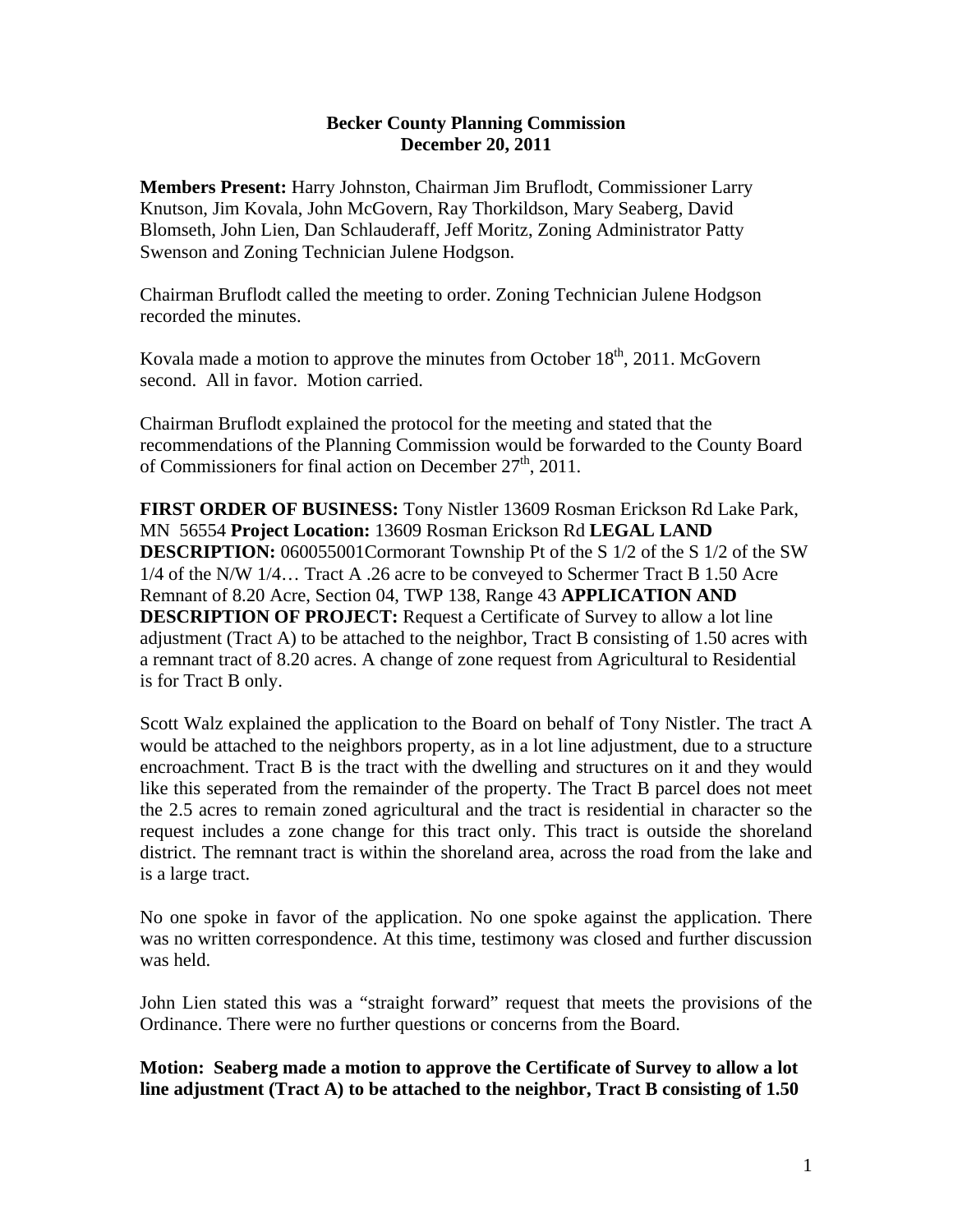**acres with a remnant tract of 8.20 acres and a change of zone request from Agricultural to Residential for Tract B only based on the fact that the request meets the criteria of the Ordinance. Moritz second. All in favor. Motion carried.** 

**SECOND ORDER OF BUSINESS:** Chad Stenerson Shady Hollow 7414 E Turquoise Scottsdale, AZ 85258 **Project Location:** 12672 Co Hwy 17 **LEGAL LAND DESCRIPTION:** 190425000 Lake View Township Govt Lot 2 and the N 7 1/2 Ac of Govt Lot 3, Section 21, TWP 138, Range 41 **APPLICATION AND DESCRIPTION OF PROJECT:** Request clarification of the existing Conditional Use Permit #367913 and amend the existing Conditional Use Permit #367913 to allow camping during the F.A.C.E. music festivals.

Chad Stenerson explained the application to the Board. When tallying up the number of letters submitted in opposition of the campground request, he thought of pulling that part of his request, but then decided he wanted to present it to the Board. He lives there also and has a lot of interest in the area, has a good reputation and doesn't want to "fix what isn't broken". Stenerson read the note presented to the Board for his request and plan of action. Stenerson wants this to be run like a private hotel, by reservation only and with stringent rules for those that would have reservations to stay there. Stenerson stated the clientele would be older people, have self-contained campers only, each having a reserved spaces and one entrance into the camping area which would eliminate people parking on the highway waiting to get in. Stenerson stated during the reservation process it would be determined how many would be allowed into the south parking lot area, depending on the sizes of the units and possibly up to 50. He would allow the entrance into the south parking lot from Highway 59 only for the campers and Co Rd 17 would be used for local traffic and the flea market traffic. This would control traffic and security and his plans included providing a shuttle service to and from the WeFest grounds. There would be no hook ups provided due to all units being self-contained units, but there is a certified well on the premises and 9 porta-johns if needed. Stenerson stated there would be security on the premises 24 hours a day with staff maintaining the parking and camping area also knowing who has reservations and what they drive. Stenerson stated if the Board was to recommend his request, they could state certain stipulations attached to it or place a trial time frame onto it- like one year and then revisit the request. The added revenue would be put back into the "flea market"; this would draw more people and have a better presentation. Stenerson explained the second item he wished to request from the Board was to be able to bring in more structures to accommodate his vendors for the flea market. The wording on the previous conditional use permit # 367913 states all new structures will face State Highway 59, to which Stenerson stated most of the existing structures do not face State Highway 59. Stenerson would like the option of constructing/placing any new structures wherever the meet the required property setbacks and make the most sense for the roadways within the property. He recently purchased the property and the Health Department wanted to know what wording was in place to allow short order food on the premises. Stenerson's third request is for the wording to the previous conditional use permit to include "having the permission to sell food and soft beverages". The site has had a short-order food menu with soft drinks for many years. There was nothing stated on the conditional use permit # 367913 referring to this.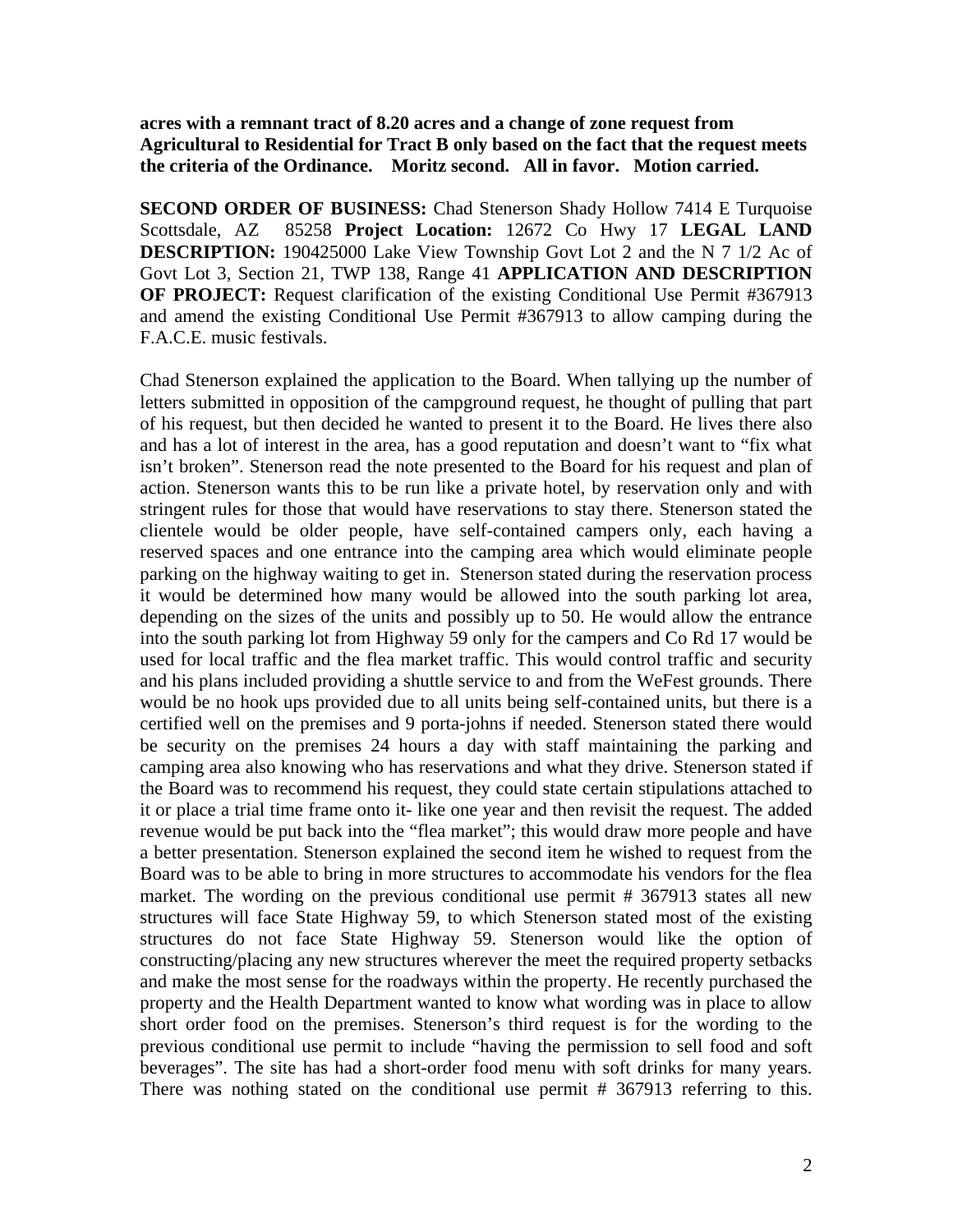Stenerson stated this is a nice attraction and this would be for soft drinks only, with no liquor sold on premises, to continue to promote a family attraction. Bruflodt asked if before the Health Department contacted Stenerson, were he and the previous owners selling food to which Stenerson answered yes. Stenerson stated he has kept the same products and many of the same vendors that have been there for many years. Kovala asked if Stenerson was asking for camping during all of the music festivals or just WeFest to which Stenerson answered just the WeFest concert.

No one spoke in favor of the application. Sara Seunjenz, Duane Espegard, Sid Mauch and Tom Conmy spoke against the application. The same concerns were voiced regarding traffic, safety, decrease in value to neighboring properties, the area being a residential area in character, security questions and sanitation concerns. Suntjens stated the Board must read all criteria for granting such a request; one of them is to not adversely affect neighboring properties. Conmy suggested the Board check with the County Attorneys office before any recommendation to allow camping on the Flea Market grounds. Lake View Supervisor Gail Hahn spoke on behalf of Lake View Township. The Township members were also apposed to the request for camping with the same concerns. There were 112 written correspondences against the camping request with 3 letters for the request- all letters were given to the Board members and the originals are in the property file. Swenson read a letter on file from Sheriff Tim Gordon opposed to the request. Some of his concerns were: additional burden on staff for security, insurance, medical and traffic emergencies, safety issues, fire protection and public safety. At this time, testimony was closed and further discussion was held.

Commissioner Knutson asked Stenerson if he would consider withdrawing the camping request part of his application so the Board could still act on the rest of the request to which Stenerson stated that would be his wish if the Board were not in favor of a recommendation for the camping part of the request. Bruflodt asked Stenerson to verify the request again, was he asking to re-word the previous Conditional Use to include the permission to sell food and soft drinks, have the verbiage taken off regarding how structures are faced on the property, to which Stenerson stated yes. Commissioner Knutson stated he did not see a problem with amending the wording to include food and taking off the wording of any new structures to only face Highway 59. Seaberg agreed. Kovala asked if there was any opposition from anyone regarding these two areas of Stenersons request, to which there were none. Bruflodt stated the Board is to take the camping request off of the table per the request of Stenerson and only act on the rest of the request. There were no further questions or concerns from the Board.

**Motion: Lien made a motion to amend the existing Conditional Use Permit #367913 to allow the retail sales of crafts, antiques and food with soft drink vendors and to remove the previous stipulation that all structures will face State Highway #59, based on the fact that the use will not be detrimental to the area and deny the request to have camping on the above described property based of the fact the request for camping does not meet the criteria of the Ordinance and would affect surrounding properties. Kovala second. All in favor. Motion carried.**